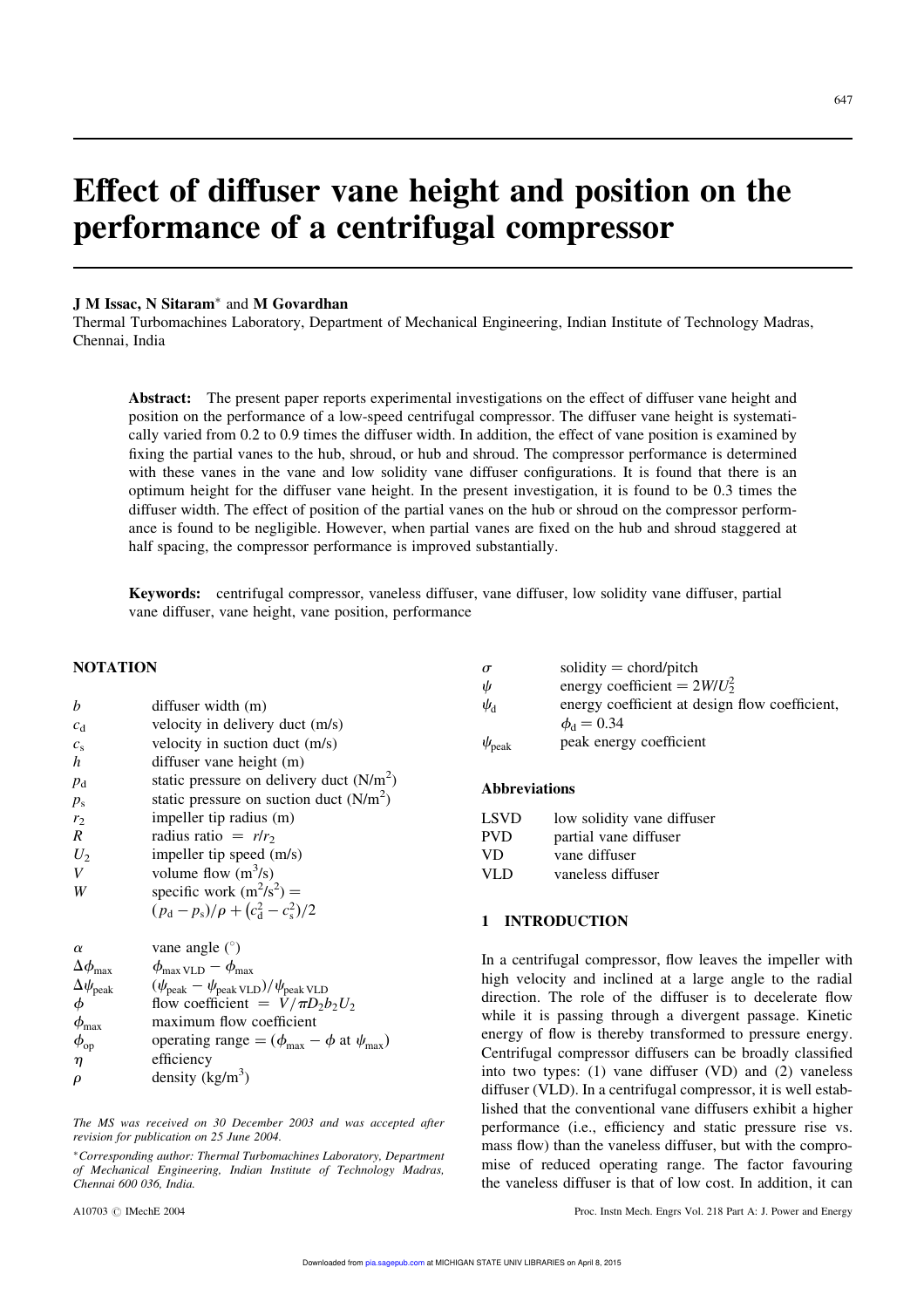accept a wider range of inlet flow variations without a severe performance impact. The use of conventional vane diffusers in process applications carries a greater risk with respect to performance. Senoo [1] reported a new type of diffuser vane called low solidity vane diffuser (LSVD). The major advantage of the low solidity vane diffuser is that it does not have a throat between the vanes. Hence, the diffuser passage is not choked. The low solidity vane diffusers provide a higher performance than the vaneless diffusers and a larger flow range than the vane diffusers. Yoshinaga et al. [2] reported improved performance of a centrifugal compressor when diffuser vanes with height less than the passage width were fixed to the shroud. This diffuser is named the partial vane diffuser (PVD). However, no systematic investigations on the comparative merits of these diffusers are reported in the literature. Hence the present investigation has been undertaken, where the height of the partial vane is systematically varied. In addition, the effect of partial vane position, namely on the hub, shroud, and hub and shroud, on compressor performance is investigated.

# 2 EXPERIMENTAL FACILITY, INSTRUMENTATION AND PROGRAMME

#### 2.1 Experimental facility

A low-speed single-stage centrifugal compressor is used for the present experimental investigations. The details of the compressor along with a meridional view are given in reference [3]. The design details of vanes for the vane and low solidity vane diffusers are also given in the same reference. For the partial vane diffusers, the same vanes are used except the vane height is reduced.

#### 2.2 Instrumentation

The compressor performance with different diffusers is determined from average wall static pressures from the inlet duct and exit duct. All the pressure tapings are connected to a scanning box (FCO 91-3) and measured with a micro manometer (FCO12 Mode14, range  $\pm$ 1999 mm of WC, accuracy  $\pm 0.1$  per cent of full-scale reading). Both are manufactured by Furness Control Ltd., Bexhill, UK.

## 2.3 Experimental programme

The compressor is tested with a vane diffuser having partial vanes of h/b ratio of 0.2, 0.3, 0.4, 0.5, 0.7, and 0.9. The partial vanes are fixed to the hub or shroud. The compressor is also tested with low solidity vane diffusers. In addition, a low solidity vane diffuser of 11 partial vanes on the hub and shroud is also tested. The vanes on the hub and shroud are staggered at one-half of the vane spacing. Some of the tested diffuser configurations are shown in Fig. 1 and the details are given in Table 1. The abbreviation used to identify the partial vane is given at the end of Table 1. All the performance measurements are carried out with the



Fig. 1 Schematic view of centrifugal compressor with vaneless, vane, low solidity vane, and partial vane diffusers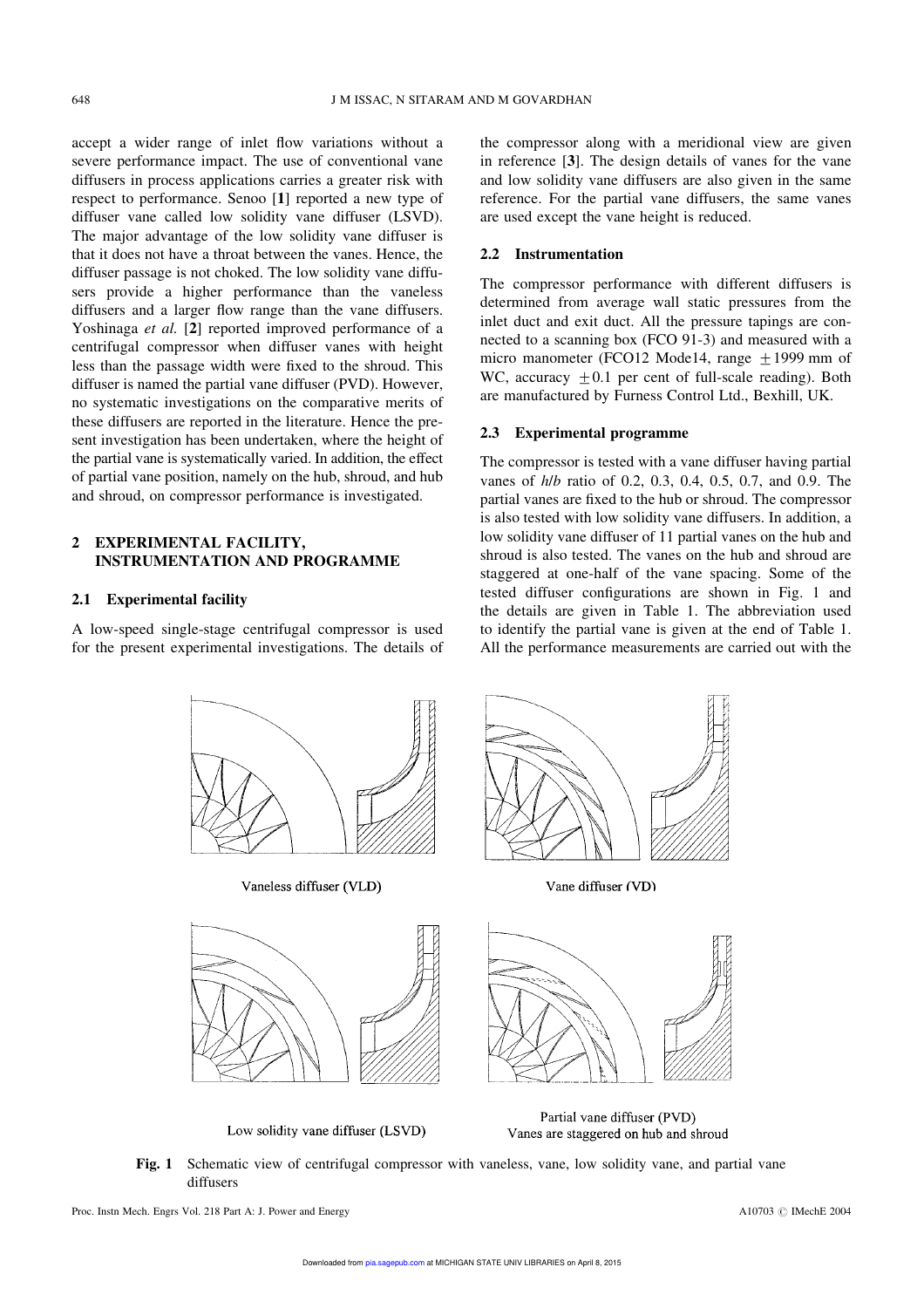Table 1 Geometric details of diffusers tested

| Diffuser type      | Vaneless<br>diffuser | Vane<br>diffuser | Law solidity<br>vane diffuser |
|--------------------|----------------------|------------------|-------------------------------|
| Solidity, $\sigma$ |                      | 1.4              | 0.7                           |
| No. of vanes       |                      | 22               | 11                            |
| $R_3$              | 1.0                  | 1.1              | 1.1                           |
| $R_4$              | 1.5267               | 1.2514           | 1.2514                        |
| Chord, Ch (mm)     |                      | 86.07            | 86.07                         |
| $\alpha_3$         |                      | 15               | 15                            |
| $\alpha_4$         |                      | 25               | 25                            |

 $R_3$  and  $R_4$ : vane inlet and exit radius ratios;  $\alpha_3$  and  $\alpha_4$ : vane inlet and exit angles in degrees with respect to tangential direction. 11PVD3HS: First two numbers give number of vanes (11 for LSVD configuration and 22 for VD configuration); PVD means partial vane diffuser; next number gives ten times ratio of vane height/diffuser width; next letter(s) gives position of vanes;  $(H - \text{vanes fixed to hub}, S - \text{vanes fixed to shroud})$ and HS – vanes fixed to both hub and shroud).

compressor running at a speed of  $3000 + 1$  rpm. Because of the large amount of data, only typical performance characteristics are presented below for the sake of brevity.

## 3 RESULTS AND DISCUSSION

## 3.1 Effect of diffuser vane height

The variation of energy coefficient vs. flow coefficient characteristic showing the effect of vane height is shown in Figs 2 to 4. The performance of the partial vane diffusers is compared with that of the vaneless (VLD), vane (VD), and low solidity vane (LSVD) diffusers. From Fig. 2 (corresponding to the diffuser of 22 partial vanes of heights 0.2 to 0.9 fixed to the hub), it is observed that the maximum flow coefficient increases continuously from 0.62 to 0.94, as the partial vane height is decreased. Also, the operating range increases.

When the vane height is decreased, the peak energy coefficient occurs at a higher flow coefficient. However, the peak energy coefficient increases as the vane height is decreased from  $h/b = 0.9$  to 0.5. Further decrease in the vane height results in a decrease of the energy coefficient. A similar trend is observed for the diffuser with 11 partial vanes fixed to the hub (not shown here). However, the minimum value of peak energy coefficient occurs for a vane height of 0.4 rather than 0.5. Similar observations are made for other cases, that is when 22 partial vanes are fixed to the shroud, 11 partial vanes are fixed to the shroud (Fig. 3), and 11 partial vanes are fixed to both hubs and shroud but staggered at half spacing (Fig. 4). It may be concluded that the partial vanes of  $h/b = 0.2$  to 0.3 are beneficial in increasing the maximum flow coefficient and operating range compared to the vane diffuser or low solidity vane diffuser. Although the peak energy coefficient of this partial vane diffuser is lower than that of the vane diffuser, it is substantially higher than that of the vaneless diffuser.

The variation of efficiency with flow coefficient, showing the effect of the vane height, is shown in Figs  $5-7$ .



Fig. 2 Effect of vane height on energy coefficient of the compressor (vane diffuser configuration with partial vanes on hub)

Efficiency  $(\eta)$  is defined as

$$
\eta = \frac{\rho V W}{N_{\rm C}}
$$

where  $N_{\rm C}$  is coupling power and is given by

$$
N_{\rm C} = \eta_{\rm M} (V_{\rm A} I_{\rm A} + V_{\rm F} I_{\rm F})
$$

where  $V_A$  and  $V_F$  are armature and field voltages,  $I_A$  and  $I_F$ are armature and field currents,  $\eta_M$  is appropriately assumed combined efficiency of the drive motor and gear motor, and  $\eta_M$  is taken as 0.75 and assumed constant over the entire range of operation.

The efficiencies are compared with the efficiencies of the VLD, VD, and LSVD. The efficiency of the partial vane diffusers is higher when compared with that of the vane and vaneless diffusers. The peak efficiency point is shifted to a higher flow coefficient when compared with that of the vane diffuser. Diffuser 22PVD2H shows higher efficiency than the vaneless diffuser through all its operating range, but the vane diffuser shows higher efficiency in the lower flow range. As partial vane height increases, the peak efficiency and the flow range also decrease. In the higher flow range, diffuser 22PVD7S shows higher efficiency than the vane and vaneless diffusers in the flow coefficient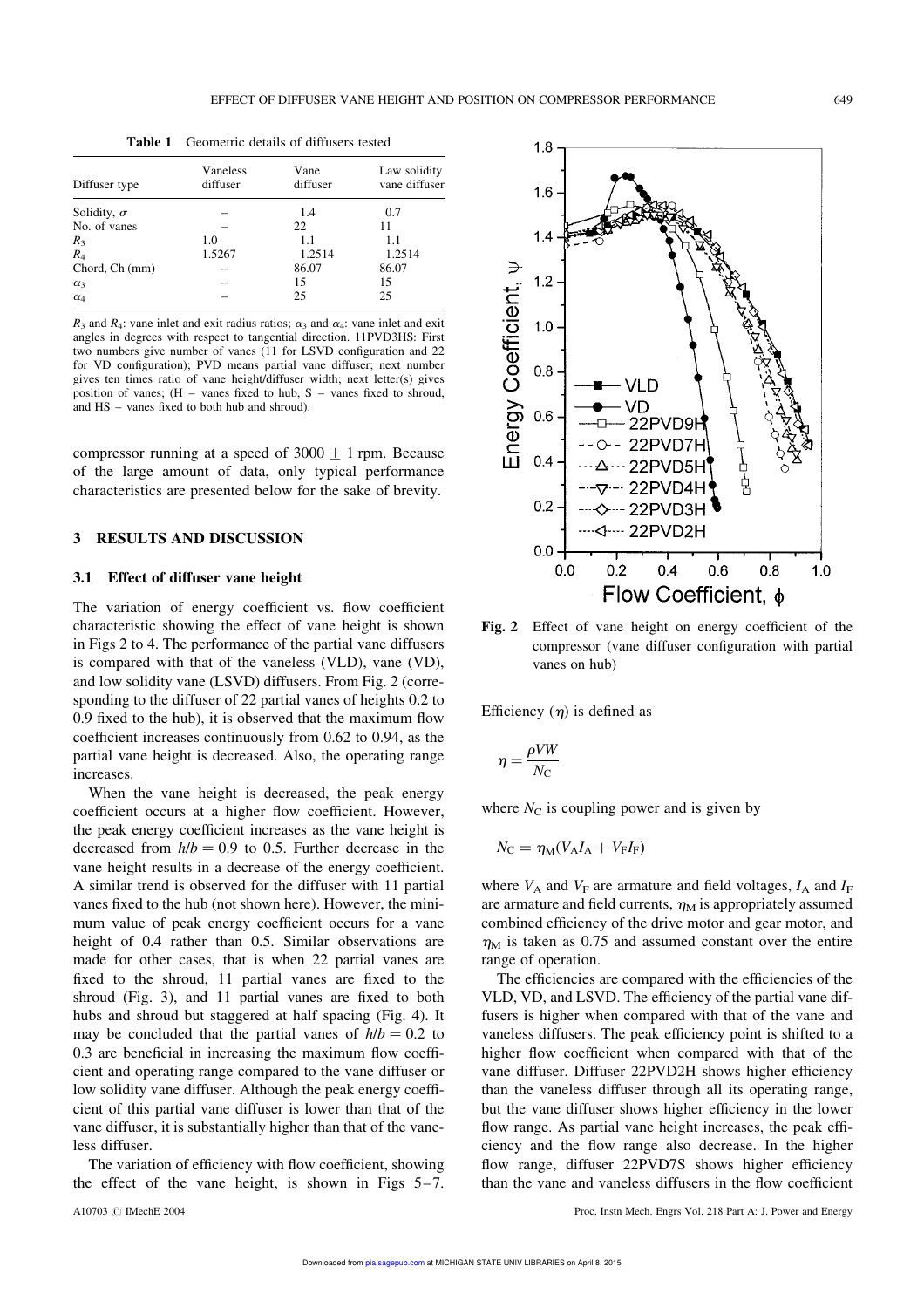$08$ 

 $0.6$ 

 $0.4$ 



Fig. 3 Effect of vane height on energy coefficient of the compressor (low solidity vane diffuser configuration with partial vanes on shroud)



Fig. 4 Effect of vane height on energy coefficient of the compressor (low solidity vane diffuser configuration with partial vanes on hub and shroud)



VLD

the partial vane diffuser is slightly less than that of the low solidity vane diffuser. In the lower flow range, the partial vane diffusers show lower efficiency compared with the low solidity vane diffuser. However, in the higher flow range, the drop in efficiency is slower for the partial vane diffusers. Similar observations are made for the partial vane diffusers in the low solidity vane diffuser configuration (Figs 6 and 7).

## 3.2 Effect of diffuser vane position

The effect of the vane position is compared in Figs 8 to 13 by carrying out performance tests with the partial vane diffuser fixed in three positions, such as on the hub, on the shroud, in both vane and low solidity vane diffuser configurations and by fixing 11 vanes on both the hub and shroud. These vanes on the hub and shroud are circumferentially staggered by one-half vane spacing. The energy coefficient of the partial vane diffusers at different positions is compared with that of the VLD, VD, and LSVD in Figs 8 to 10.

The effect of vane position (for a vane height of  $h/b = 0.3$ ) on the energy coefficient of the compressor is shown in Fig. 8. From the figure, it is evident that the effect of vane position is very small for this vane height. However, for the vane height of  $h/b = 0.5$  (Fig. 9), the

 $1.0$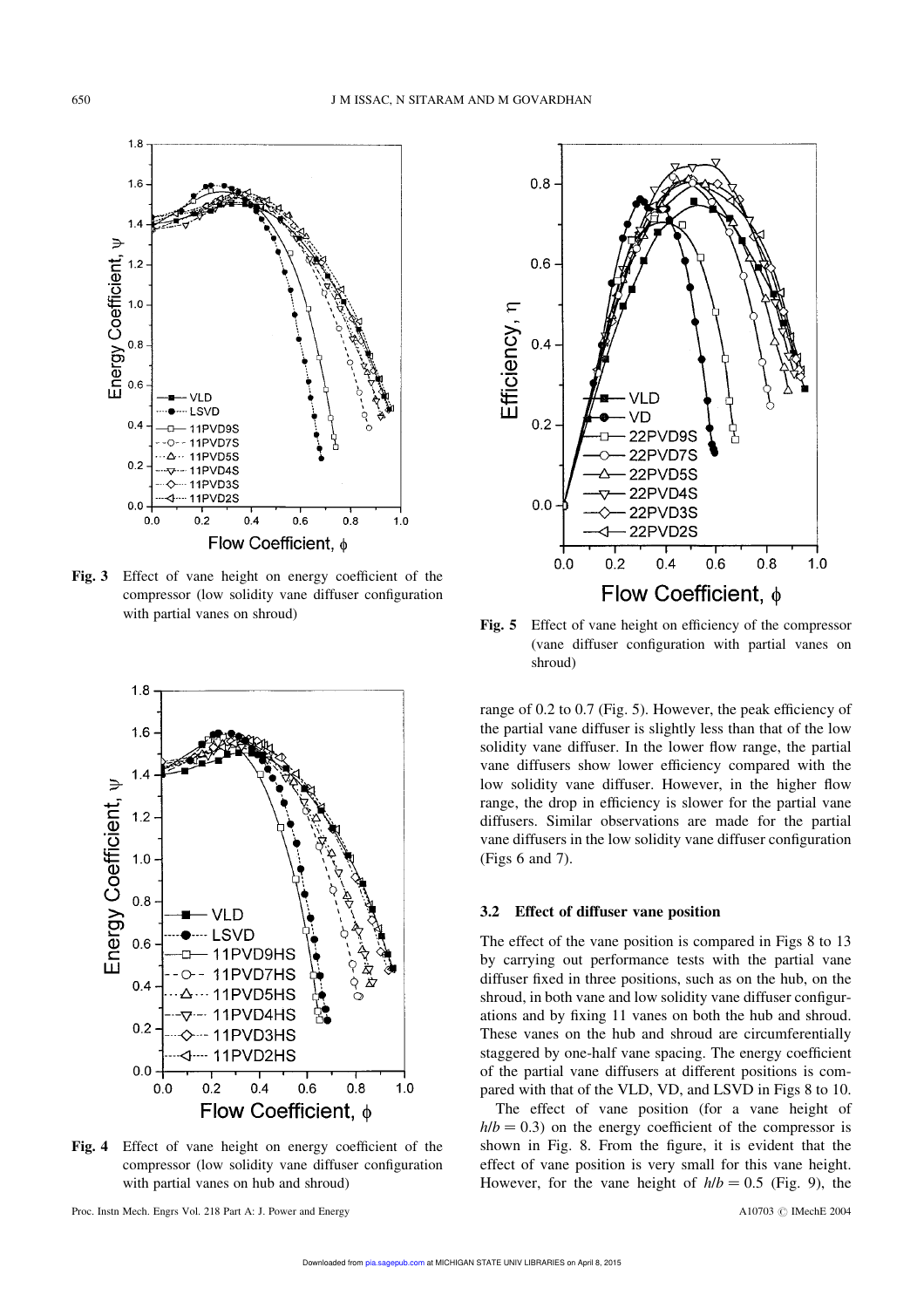

Fig. 6 Effect of vane height on efficiency of the compressor (low solidity vane diffuser configuration with partial vanes on hub)



Fig. 7 Effect of vane position on energy coefficient of the compressor (low solidity vane diffuser configuration with partial vanes on hub and shroud)



Fig. 8 Effect of vane position on energy coefficient of the compressor (vane height  $h/b = 0.3$ )



Fig. 9 Effect of vane position on energy coefficient of the compressor (vane height  $h/b = 0.5$ )

A10703 © IMechE 2004 Proc. Instn Mech. Engrs Vol. 218 Part A: J. Power and Energy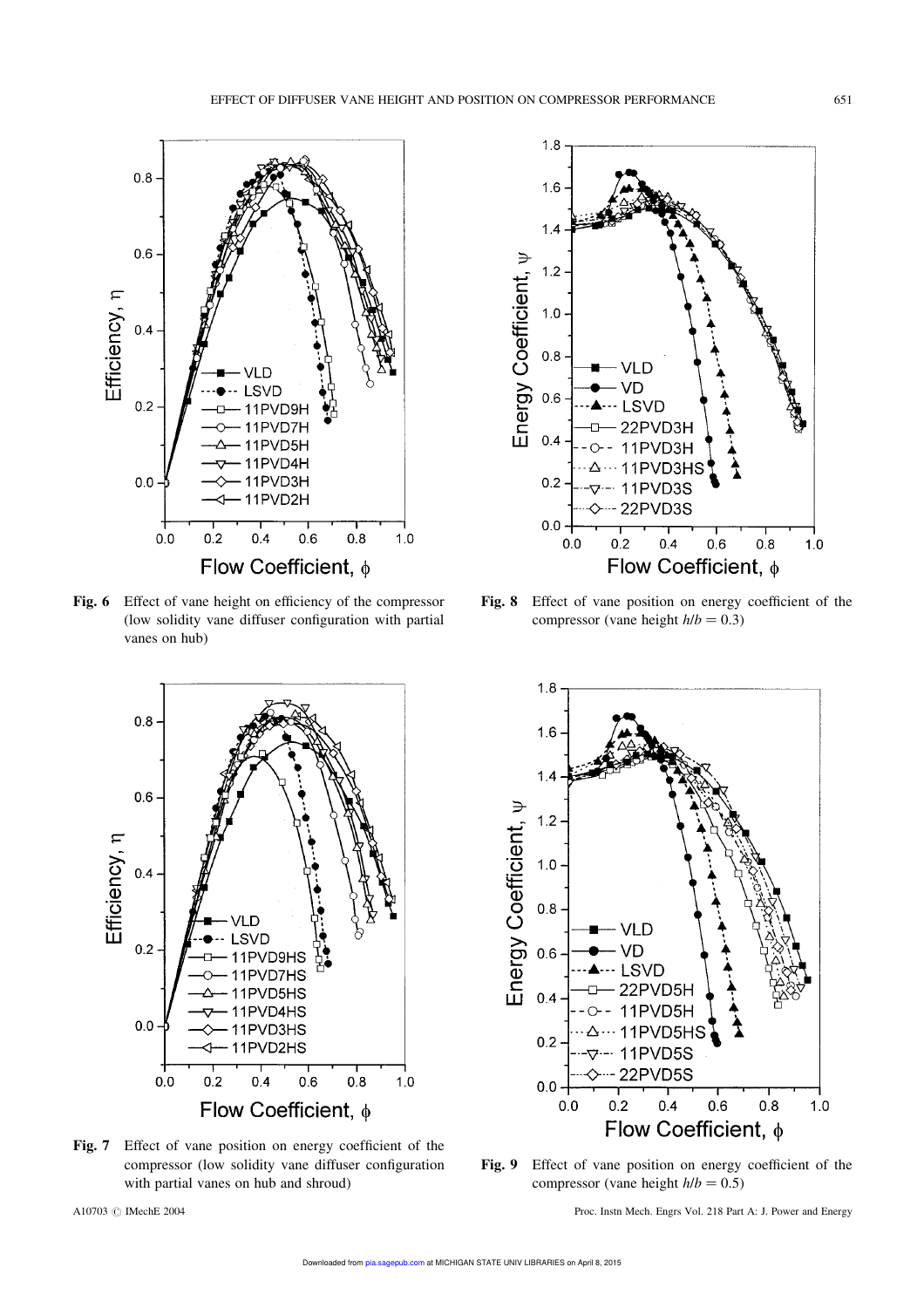

Fig. 10 Effect of vane position on energy coefficient of the compressor (vane height  $h/b = 0.9$ )



Fig. 11 Effect of vane position on efficiency of the compressor (vane height  $h/b = 0.3$ )



Fig. 12 Effect of vane position on efficiency of the compressor (vane height  $h/b = 0.5$ )



Fig. 13 Effect of vane position on efficiency of the compressor (vane height  $h/b = 0.9$ )

Proc. Instn Mech. Engrs Vol. 218 Part A: J. Power and Energy A10703 © IMechE 2004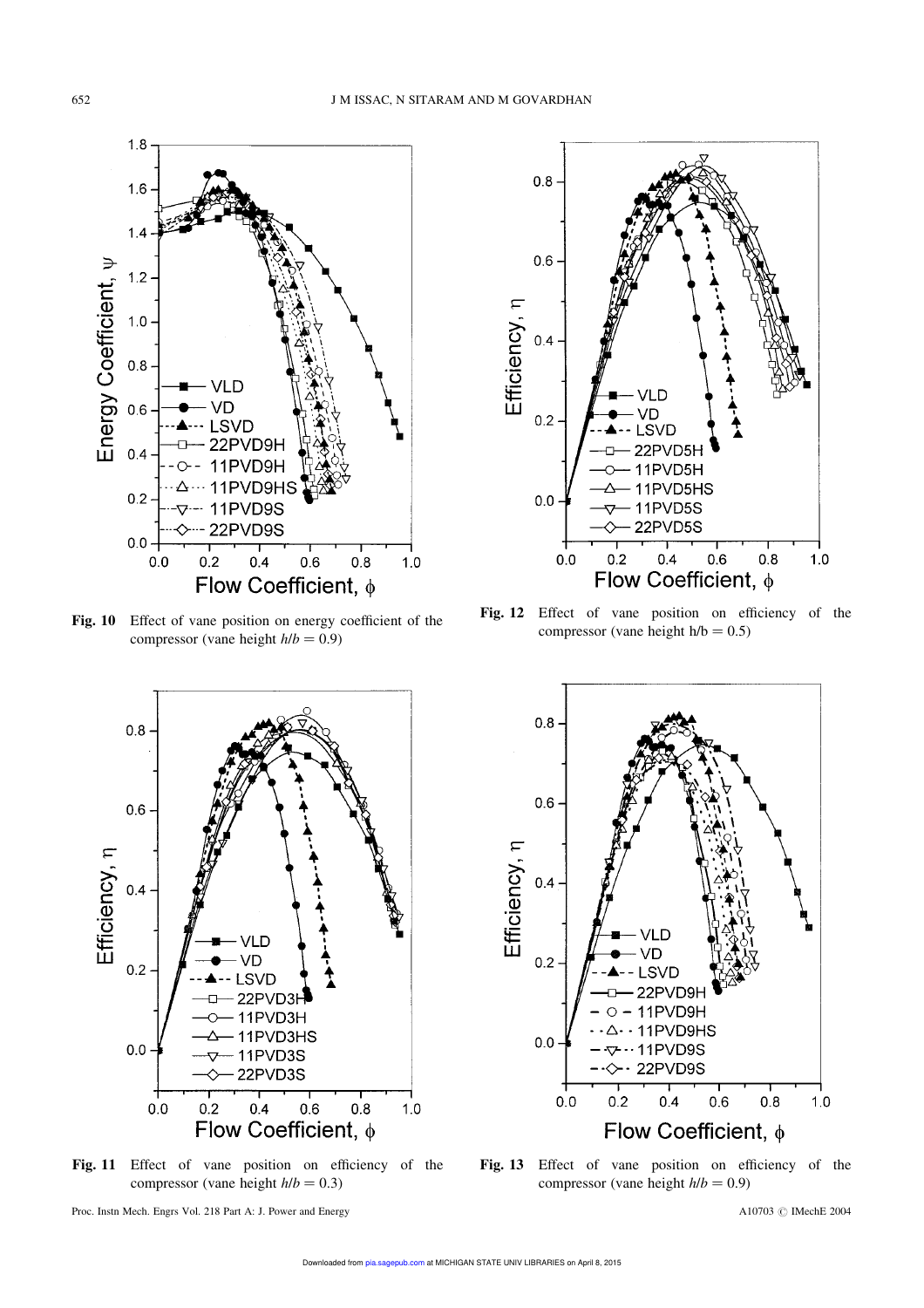effect of vane position on the energy coefficient of the compressor is substantial. The flow at the exit of the centrifugal impeller or at the inlet of the diffuser is highly complex. The flow exhibits jet wake pattern on the suction surface shroud corner. Tip leakage flow influences the flow in the shroud region, whereas strong secondary flows influence the flow in the hub region. Hence the flow leaves the impeller with large variations both in the axial and circumferential directions. However, the performance variations in the compressor fitted with partial vanes on the hub or the shroud are small. The most probable reason may be that increased spanwise mixing of the flow occurs when the partial vane diffuser is used. Another reason may be that the compressor tested in the present investigation has



Fig. 14 Variation of flow parameters with vane height and vane position

A10703 © IMechE 2004 Proc. Instn Mech. Engrs Vol. 218 Part A: J. Power and Energy